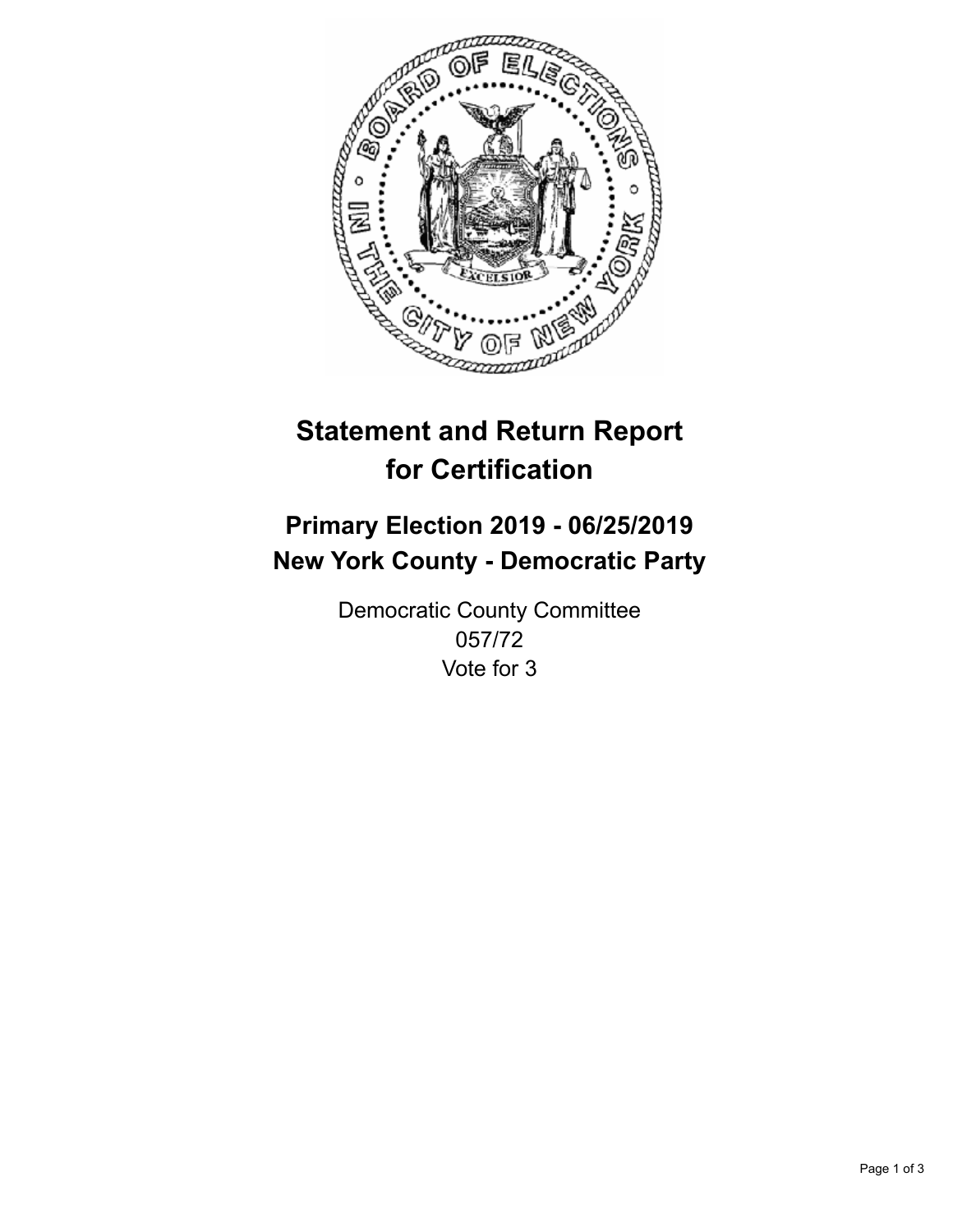

## **Assembly District 72**

| <b>PUBLIC COUNTER</b>                                    | 35 |
|----------------------------------------------------------|----|
| <b>MANUALLY COUNTED EMERGENCY</b>                        | 0  |
| ABSENTEE / MILITARY                                      | 2  |
| <b>AFFIDAVIT</b>                                         | 0  |
| <b>Total Ballots</b>                                     | 37 |
| Less - Inapplicable Federal/Special Presidential Ballots | 0  |
| <b>Total Applicable Ballots</b>                          | 37 |
| <b>MARIA ARISTY</b>                                      | 11 |
| <b>MARIBEL ARISTY</b>                                    | 16 |
| <b>LUZ ESTEVEZ</b>                                       | 13 |
| <b>MAGGIE CLARK</b>                                      | 28 |
| <b>GEORGE ESPINAL (WRITE-IN)</b>                         |    |
| <b>Total Votes</b>                                       | 69 |
| Unrecorded                                               | 42 |